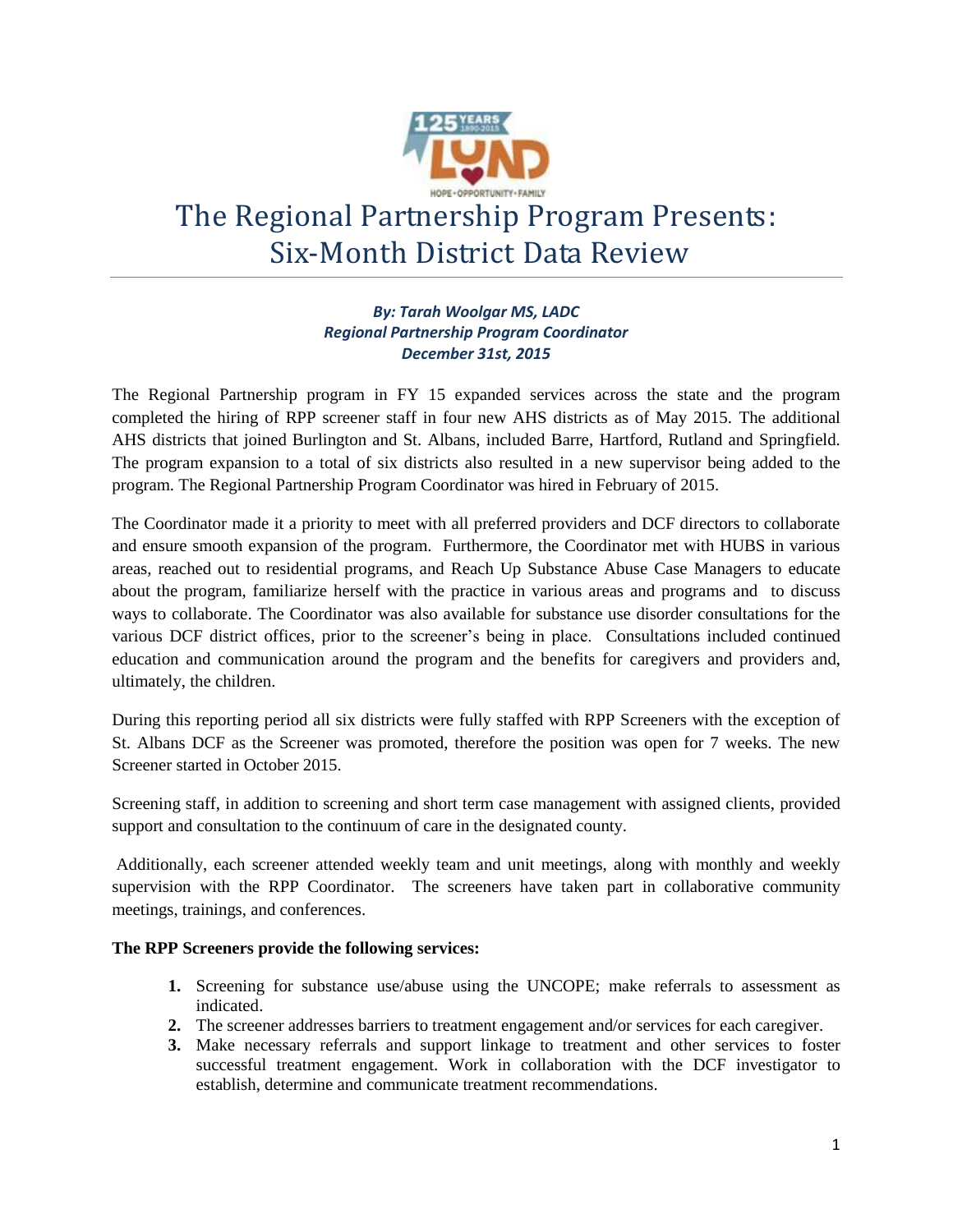- **4.** Provide consultation and information necessary to DCF in assessing child safety as it relates to parental substance use, and provide general consultation and education as appropriate to social workers regarding addiction and treatment.
- **5.** Collaborate and assist child safety intervention staff involved in investigations and assessments. Document services provided to families and track timeliness of treatment for eligible families.

These RPP Screeners support participants to engage in treatment services that they may not have been able to successfully access independently for a variety of reasons. A day in the life of the RPP screener varies from each participant and case. They are in regular contact with clients via phone and/or in person. Screeners primarily meet clients in their homes along with the front end Social Worker upon commencement of a case. They conduct screening and make arrangements for assessments and/or treatment referrals upon initial contact. This allows for the client to take advantage of the screeners' ability to help engage and support them in the moment, which in turn, increases the likelihood that clients will attend and follow through with assessments and treatment recommendations. There is a benefit for the screener being a non- DCF staff member which causes more willingness to accept support although they are made aware of how information is shared openly in this collaboration. Additionally, screeners often provide the concrete and emotional support to get client's what they need to be successful.

# **Overall Six-Month Six -District Data:**

For this 6 month reporting period, May 1<sup>st</sup> 2015 to October 30<sup>th</sup> 2015, a total of 425 clients were referred to the RPP Screeners located in Burlington, Barre, Hartford, Rutland, Springfield and St. Albans DCF district offices.

# **A Data Breakdown of Each District**

As mentioned above, a total of 425 client referrals were made to the Regional Partnership Program over the span of 6 months between May  $1<sup>st</sup>$  and October 30<sup>th</sup>. Of these referrals, Barre received a total of 71, Burlington, 87, Rutland 81, Hartford 48, Springfield 61 and St. Albans 68 **(Chart 1)**.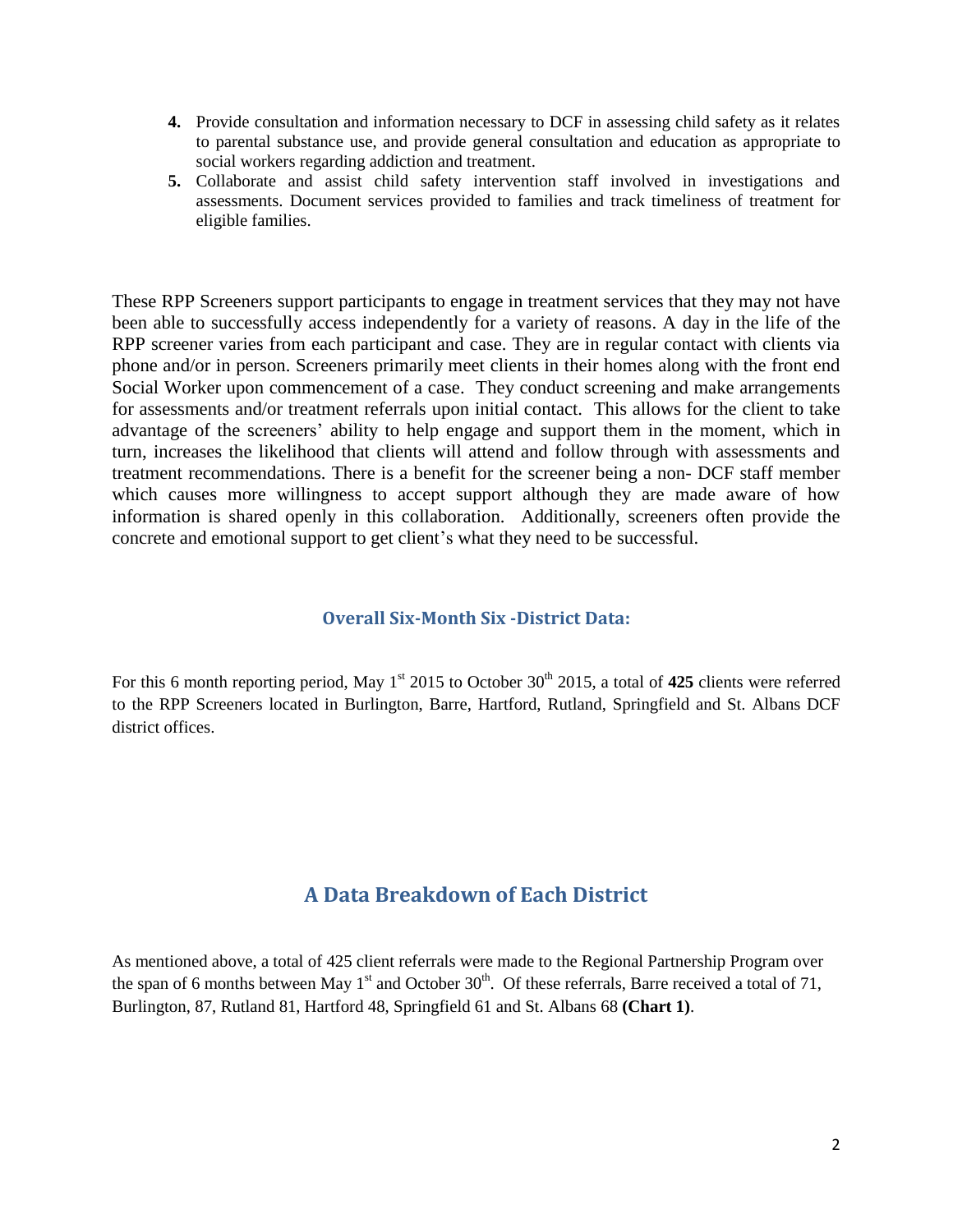



#### **Barre District Data:**

The RPP Screener for Barre, Georgia Hadley started the beginning of May 2015. From May 1<sup>st</sup>, 2015 to October 30<sup>th</sup>, 2015 a total number of 81 participants were assigned to the Screener. Out of 81, 6 participants refused case management services after being screened to be appropriate for services and 11 participants were screened and did not have any indication of substance use therefore did not need case management services. Out of the total participants, 13 participants disengaged with RPP services and did not complete treatment recommendations as indicated by substance abuse providers. Additionally 36 did complete the RPP Program by meeting the treatment recommendations as indicated by substance use disorder treatment providers. Also 15 participants were still active and open, meaning they were still engaged in accessing assessment and treatment with the screener **(Chart 2).**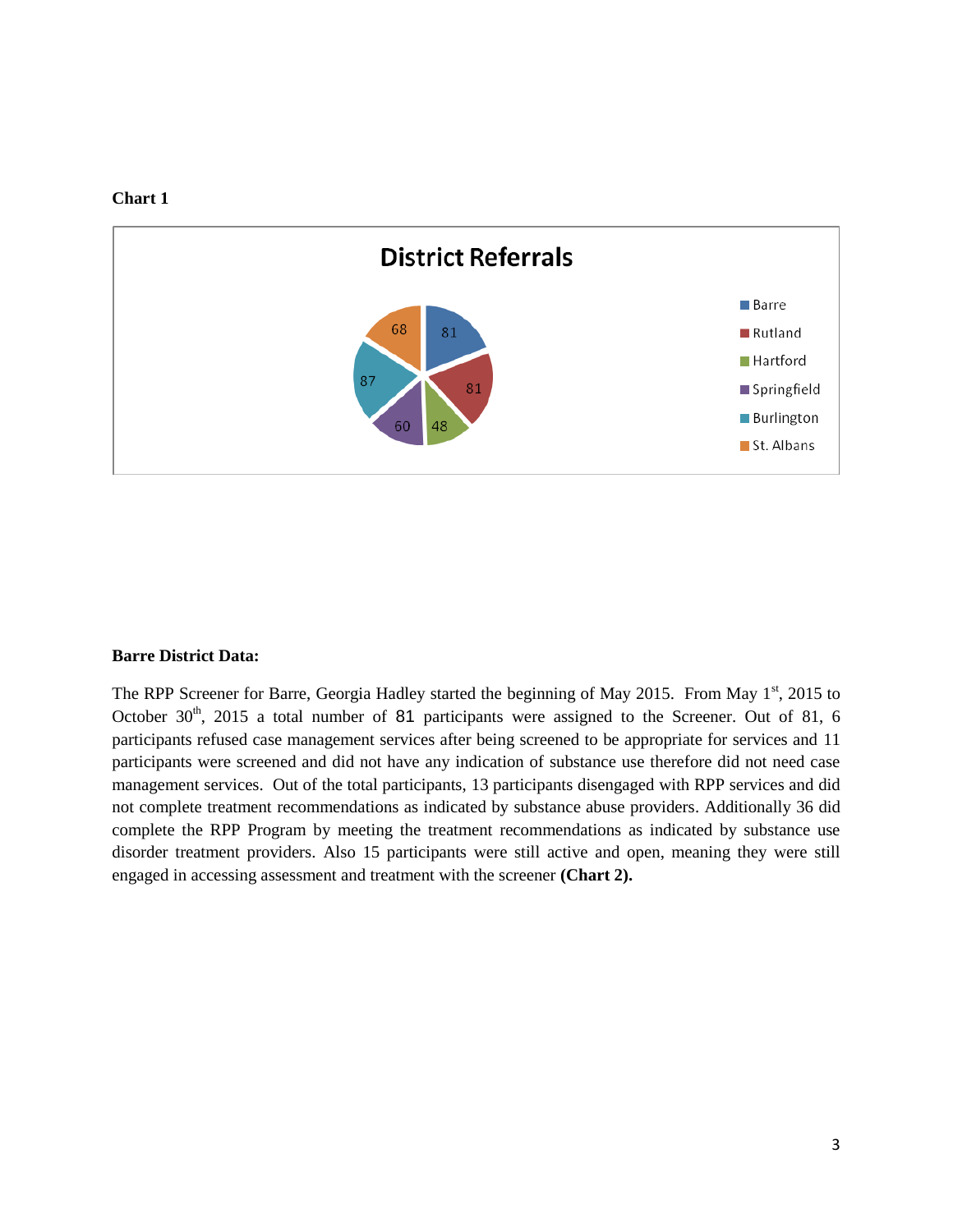

Furthermore, by deducting the participants that refused services, those that did not indicate a need for services, and those that were still currently active with the Screener, it equated to an73 % completion rate indicating a high success for follow through for those who participated in this service **(Chart 3).**



**Chart 3**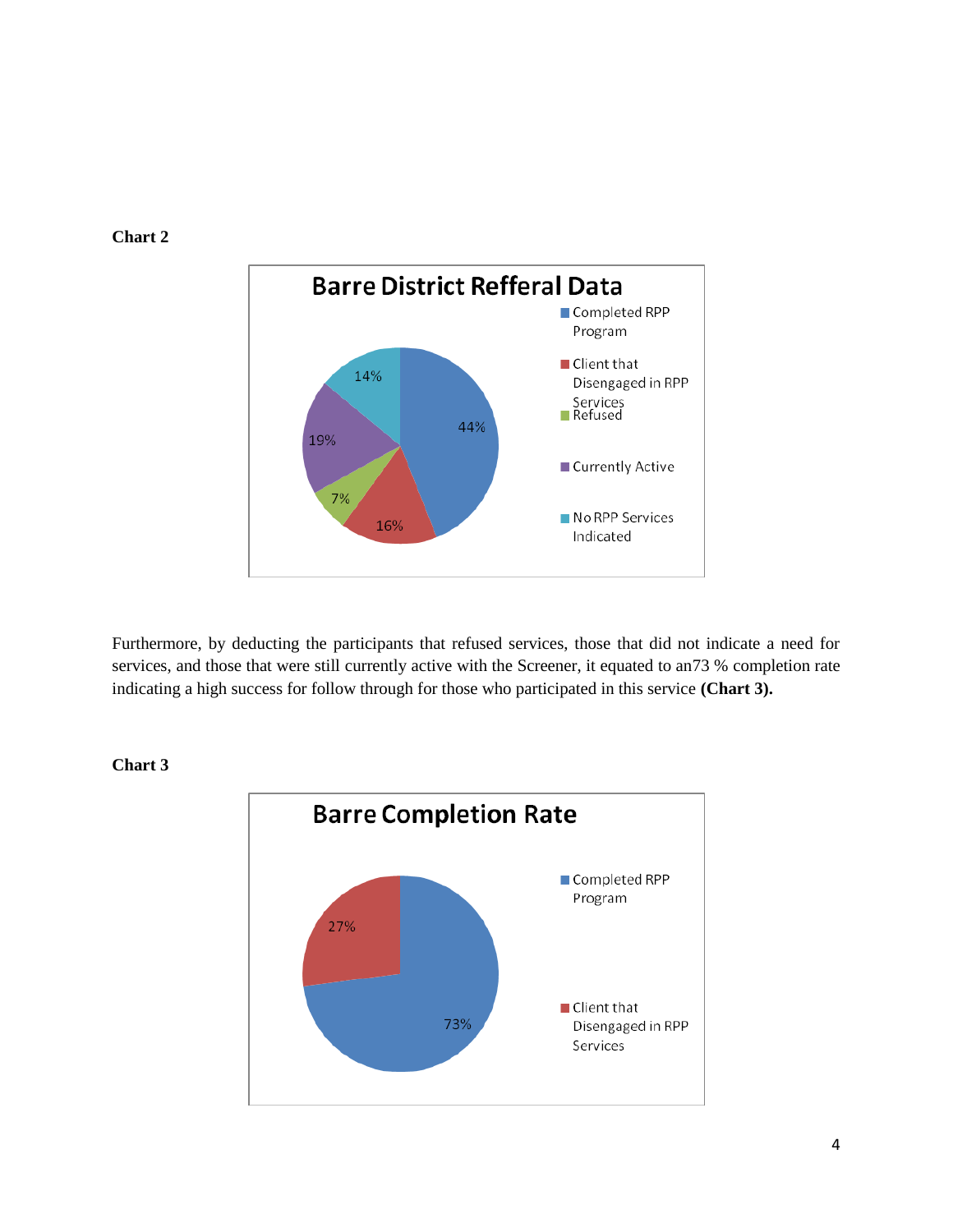#### **Burlington District Data:**

The Burlington screener, Amie Baker, has been in this position since 2008. Amie has been a pioneer within the RPP program. During the reporting period of May  $1<sup>st</sup>$  to October 30<sup>th</sup> a total of 87 participants were assigned out of this total number 2 participants refused RPP services after being screened to be appropriate for services and 7 participants were screened and did not have any indication of substance use therefore did not need case management services. Out of the total participants, 15 participants disengaged with RPP services and did not complete treatment recommendations as indicated by substance abuse providers. Additionally 59 did complete the RPP Program by meeting the treatment recommendations as indicated by substance use disorder treatment providers. Also 4 participants were still active and open, meaning they were still engaged in accessing assessment and treatment with the screener **(Chart 4).**



#### **Chart 4**

Furthermore, by deducting the participants that refused services, those that did not indicate a need for services, and those that were still currently active with the Screener, it equated to an 80% completion rate indicating a high success for follow through for those who participated in this service **(Chart 5).**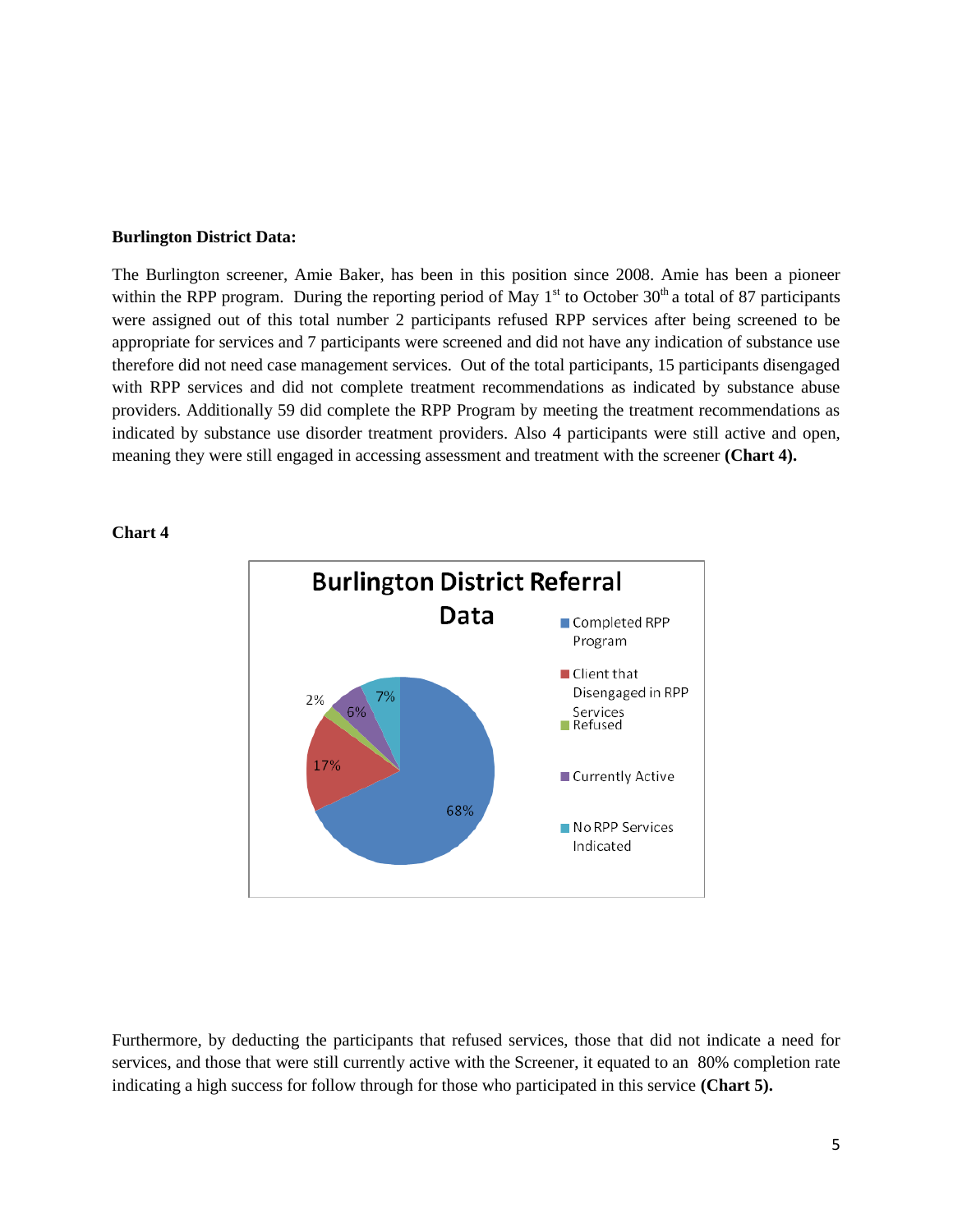

# **Chart 5**

#### **Hartford District Data:**

The Hartford screener, Maegan Flowers, began this position mid April 2015. From the time period of May  $1<sup>st</sup>$  to October 30<sup>th</sup> a total of 48 clients were assigned. Of this total number, 6 participants refused RPP services after being screened to be appropriate for services and 6 participants were screened and did not have any indication of substance use therefore did not need RPP services. Out of the total participants, 8 participants disengaged with RPP services and did not complete treatment recommendations as indicated by substance abuse providers. Additionally 21 did complete the RPP Program by meeting the treatment recommendations as indicated by substance use disorder treatment providers. Lastly, 7 participants were still active and open, meaning they were still engaged in accessing assessment and treatment with the screener **(Chart 6).**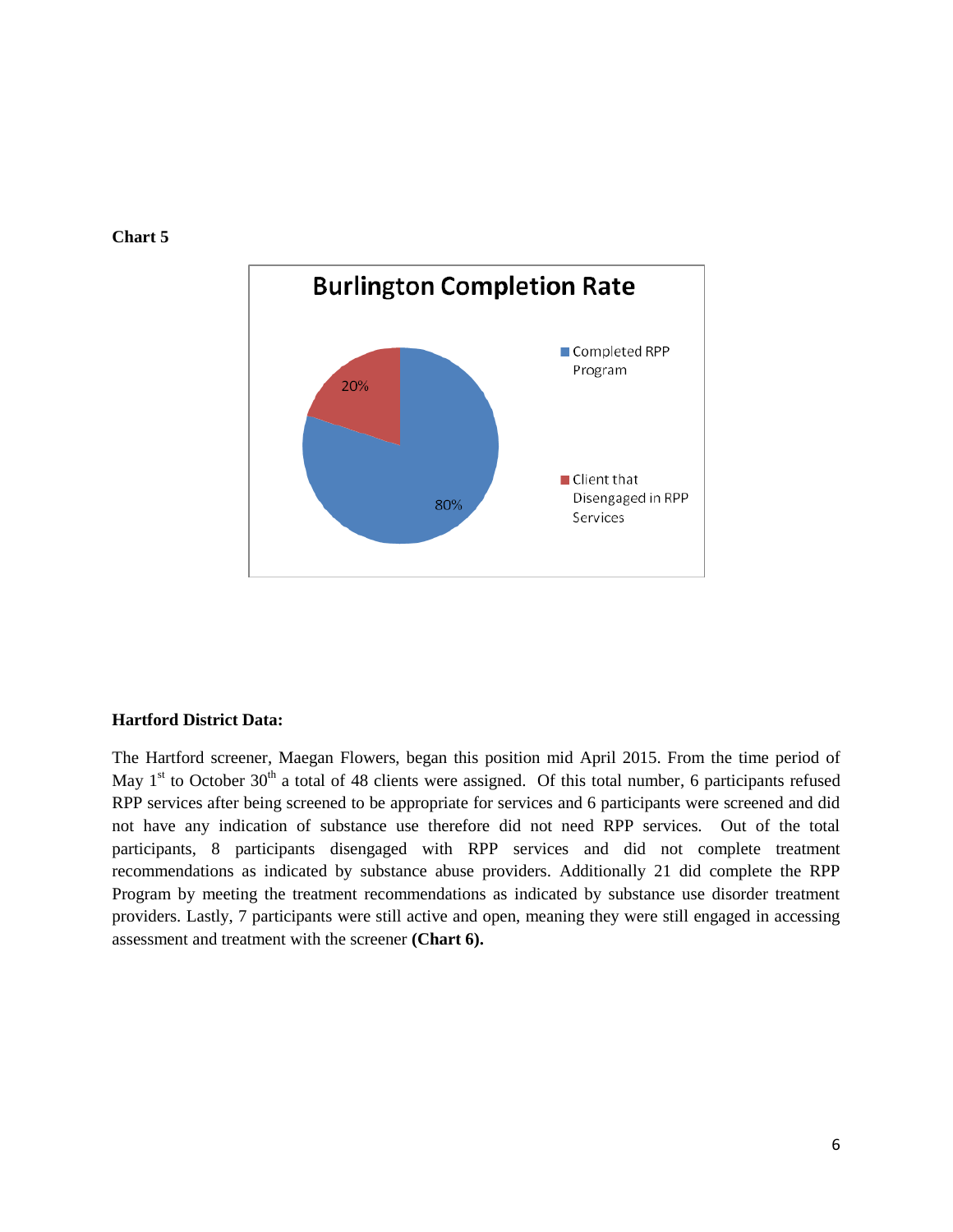



Furthermore, by deducting the participants that refused services, those that did not indicate a need for services, and those that were still currently active with the Screener, it equated to an 72 % completion rate indicating a high success for follow through for those who participated in this service **(Chart 7).**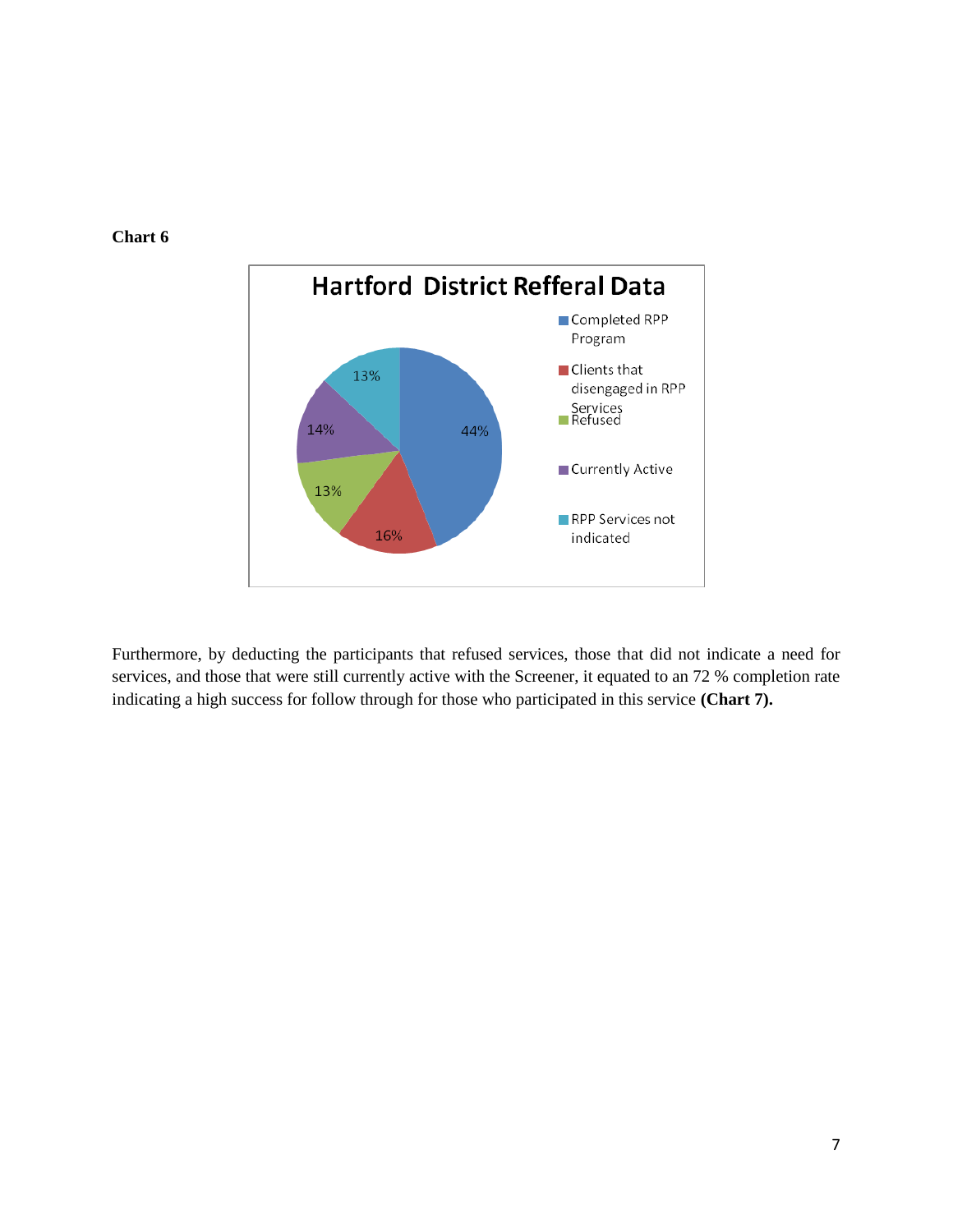



#### **Rutland District Data:**

The Screener for the Rutland district, Taryn Shah, was hired in mid April 2015. During the reporting period of May  $1<sup>st</sup>$  to October 30<sup>th</sup>, 2015 a total of 81 client referrals were assigned. Of this total number, 21 participants refused RPP services after being screened to be appropriate for services (this also included no shows and clients who discontinued contact with the screeners and the screeners were unable to locate them) and 13 participants were screened and did not have any indication of substance use therefore did not need RPP services. Out of the total participants, 16 participants disengaged with RPP services and did not complete treatment recommendations as indicated by substance abuse providers. Additionally 22 did complete the RPP Program by meeting the treatment recommendations as indicated by substance use disorder treatment providers. Lastly, 9 participants were still active and open, meaning they were still engaged in accessing assessment and treatment with the screener **(Chart 6).**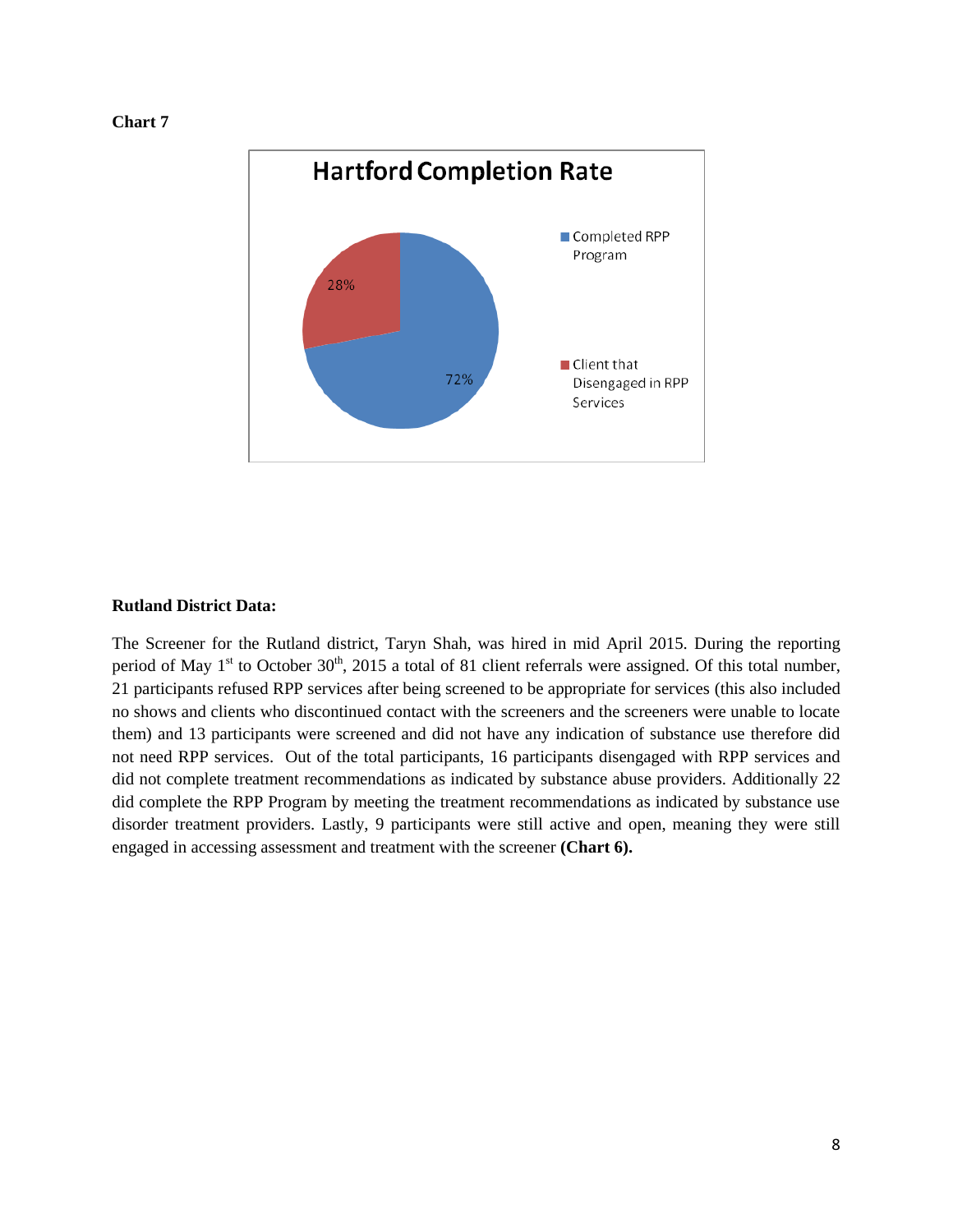#### .**Chart 6**



Furthermore, by deducting the participants that refused services, those that did not indicate a need for services, and those that were still currently active with the Screener, it equated to a 58 % completion rate indicating that over half of participants utilizing RPP services follow through with recommendations. Additionally, continued work is being done to improve this number which includes collaboration with preferred providers to weekly set assessment appointments and continued teaming with front end social

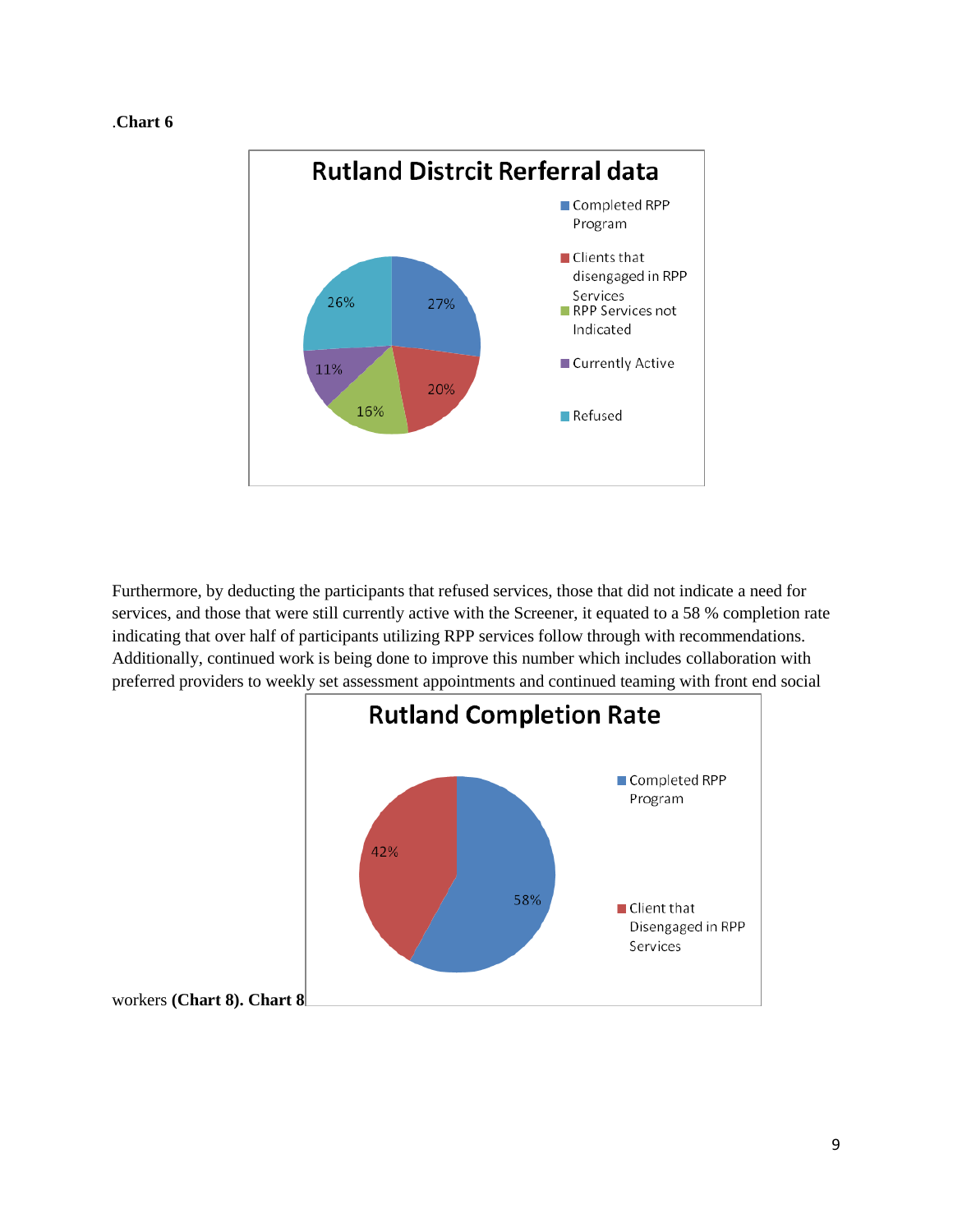#### **Springfield District Data:**

The Screener for the Springfield District, Alan Brown, started the beginning of May 2015. From May 1<sup>st</sup> to October  $30<sup>th</sup>$  2015, a total of 60 clients were assigned. Of this total number 16 participants refused RPP services after being screened to be appropriate for and 0 participants were screened and did not have any indication of substance use therefore did not need RPP services. Out of the total participants, 9 participants disengaged with RPP services and did not complete treatment recommendations as indicated by substance abuse providers. Additionally 26 did successfully complete the RPP Program by meeting the treatment recommendations as indicated by substance use disorder treatment providers. Lastly, 9 the participants were still active and open, meaning they were still engaged in accessing assessment and treatment with the screener (**Chart 9)**

#### **Chart 9**



Furthermore, by deducting the participants that refused services, those that did not indicate a need for services, and those that were still currently active with the Screener, it equated to an 72 % completion rate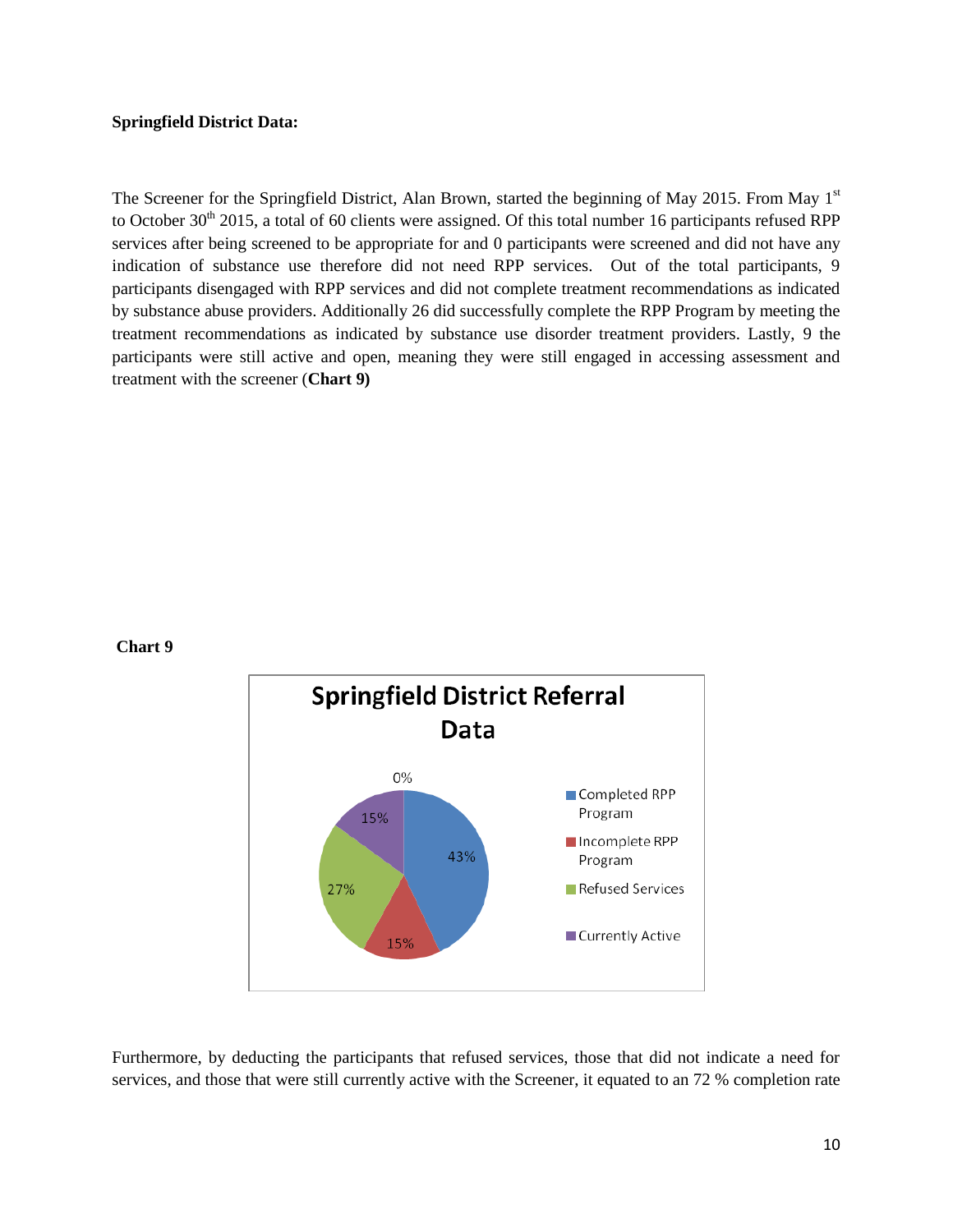indicating a high success rate of follow through with services recommended by substance abuse professionals (**Chart 10).**



**Chart 10**

# **St. Albans District Data:**

For the reporting period of May 1<sup>st</sup> to October 30<sup>th</sup> 2015, a total of 68 clients were assigned. Of this total number, 1 participant refused RPP services after being screened to be appropriate for services and 9 participants were screened and did not have any indication of substance use therefore did not need RPP services. Out of the total participants, 7 participants disengaged with RPP services and did not complete treatment recommendations as indicated by substance abuse providers. Additionally 47 participants did successfully complete the RPP Program by meeting the treatment recommendations as indicated by substance use disorder treatment providers. Lastly, 4 participants were still active and open, meaning they were still engaged in accessing assessment and treatment with the screener **(Chart 11).** It should be noted that the Screener for the St. Albans District, Hope Love, was promoted in September of 2015 to a clinician role providing comprehensive assessment to ADO. This caused the screener postion to be open for 7 weeks but has since been filled by Stefanie Comstock on October  $19<sup>th</sup>$ , 2015.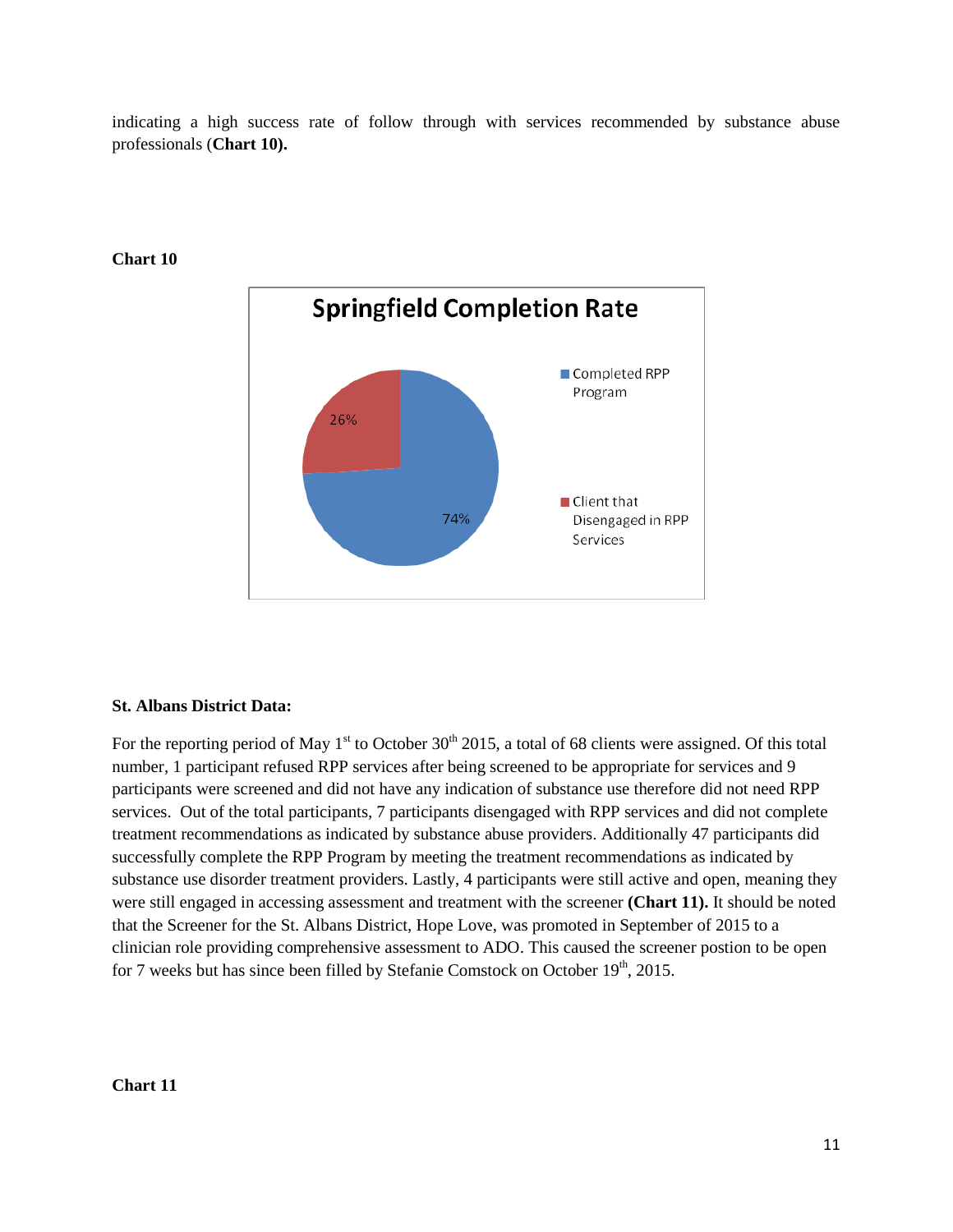

Furthermore, by deducting the participants that refused services, those that did not indicate a need for services, and those that were still currently active with the Screener, it equated to an 81 % completion rate indicating a high success rate of follow through with services recommended by substance abuse professionals **Chart 12).**

**Chart 10**